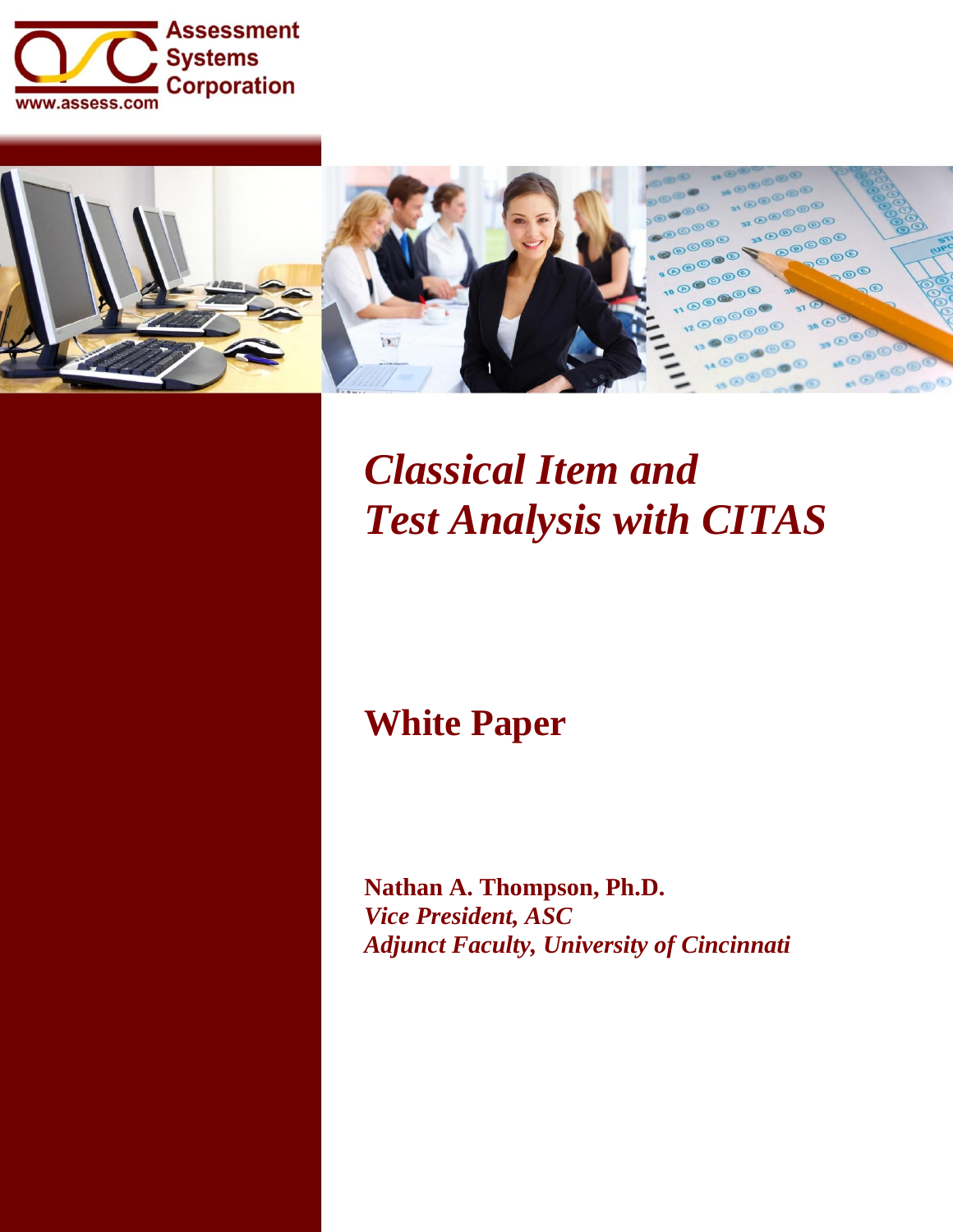## **Contact Information**

**Assessment Systems Corporation** 2233 University Avenue, Suite 200 St. Paul, Minnesota 55114 Voice: (651) 647-9220  $Fax: (651) 647-0412$ E-Mail: solutions@assess.com www.assess.com

Copyright 2009, Assessment Systems Corporation

## **Table of Contents**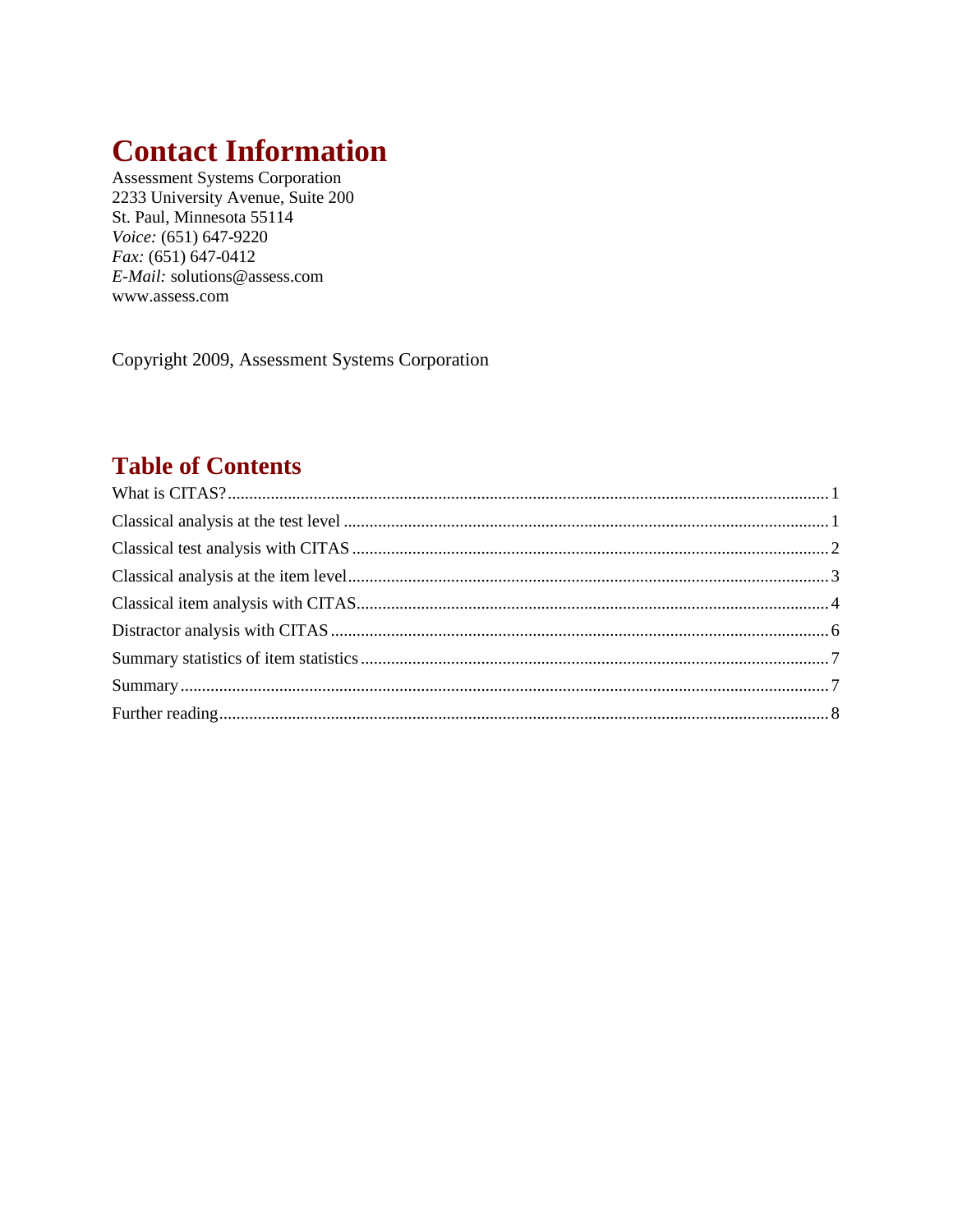## <span id="page-2-0"></span>**What is CITAS?**

The Classical Item and Test Analysis Spreadsheet (CITAS) is a simple tool to statistically analyze small-scale assessments, [available for free download here.](http://www.assess.com/xcart/product.php?productid=522&cat=0&page=1&featured) CITAS is a Microsoft Excel® spreadsheet with all necessary calculations programmed in as formulas, which means that all the user is required to do it type or paste in the student responses and the correct answers, or keys. CITAS will then score all students with number-correct (NC) scoring, as well as populate important statistics. Statistics include both test-level statistics such as reliability, and item-level statistics such as difficulty (*P*) and discrimination (*rpbis*). CITAS statistics are listed in Table 1.

| <b>Test-level statistics</b>        | <b>Item statistics</b> |
|-------------------------------------|------------------------|
| Number of examinees                 | P                      |
| Number of items                     | $r_{\text{pbis}}$      |
| NC score mean                       | Number correct         |
| NC score standard deviation         | Number incorrect       |
| NC score variance                   | Mean score correct     |
| Minimum NC score                    | Mean score incorrect   |
| Maximum NC score                    | Response frequencies   |
| KR-20 (alpha) reliability           | Response mean scores   |
| Standard error of measurement (SEM) |                        |
| Mean $P$                            |                        |
| Minimum $P$                         |                        |
| Maximum $P$                         |                        |
| Mean $r_{\text{phys}}$              |                        |
| Minimum $r_{\text{pbis}}$           |                        |
| Maximum $r_{\text{phys}}$           |                        |

#### *Table 1: Statistics in CITAS output*

This paper will begin by defining the concepts and statistics used in classical item and test analysis, and then present how the CITAS spreadsheet provides the relevant information. The purpose of CITAS is to provide an option for quantitative analysis of testing data that is as straightforward as possible.

Why is it called "classical?" This is to differentiate this type of analysis from the modern test analysis approach called *item response theory* (IRT). IRT is much more powerful, but only works with sample sizes numbering in the hundreds or larger. This makes it extremely important in large-scale testing, but completely inappropriate for classroom-sized samples.

## <span id="page-2-1"></span>**Classical analysis at the test level**

Classical test analysis is based primarily on the NC scores. CITAS calculates descriptive statistics of the NC scores, as well as two important indices from classical test theory: KR-20 (*α*) reliability, and the standard error of measurement (SEM).

*Reliability* is a classical concept that seeks to quantify the consistency or repeatability of measurement. If a test is producing consistent scores, then we say it is reliable. As to whether the scores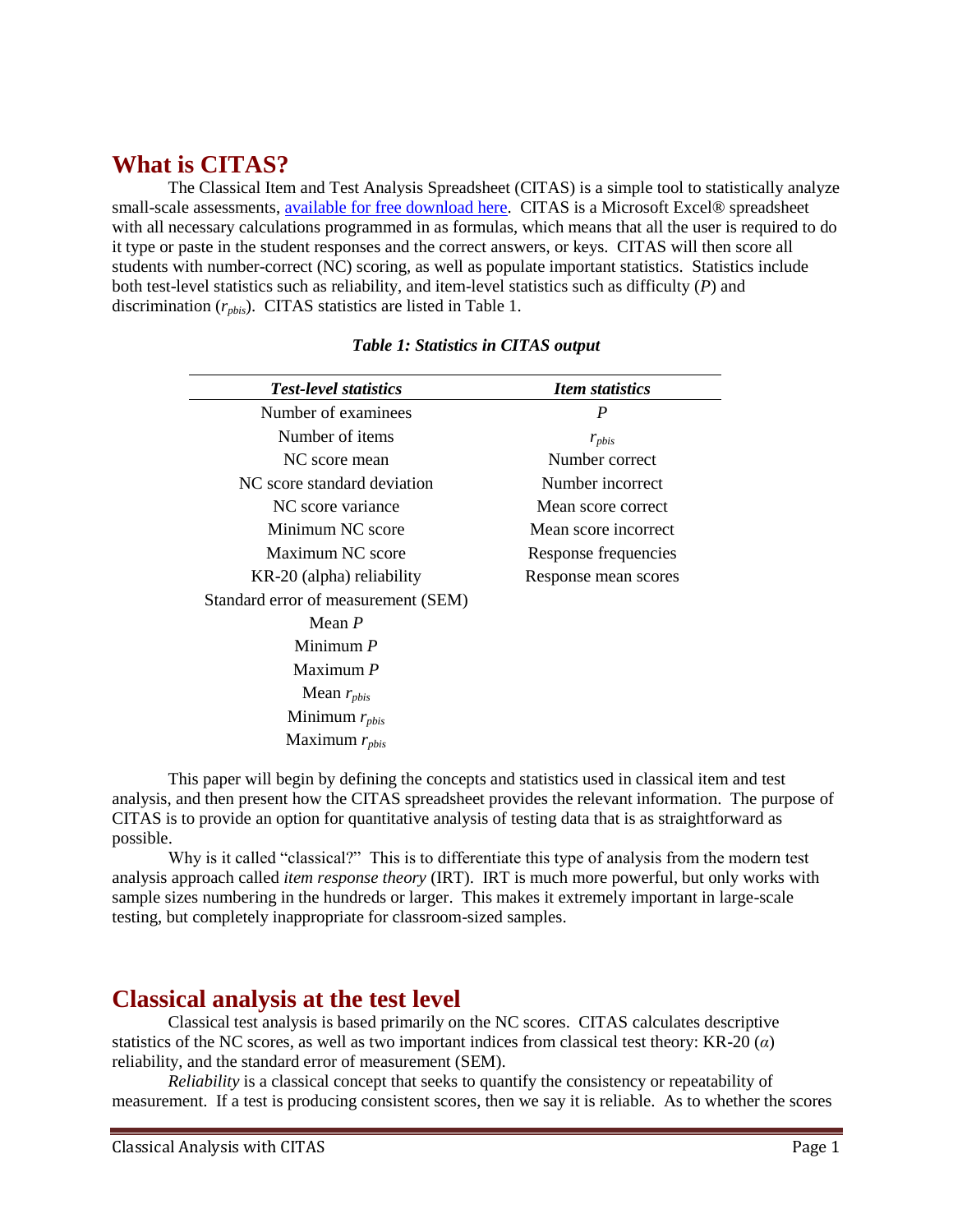actually mean what is intended, is part of a larger and more difficult issue called *validity.* What is meant by consistency? Let us assume that a student has a *true score* of 44 items out of 50. If they took the test multiple times (assuming that we wiped their memory of the test), they might get a 45, or a 43, etc. This is consistent. If they were to score a 34, then a 47, then a 39, it would be an unreliable test.

There are several approaches to indexing reliability, the most common of which is *internal consistency* using the Kuder-Richardson Formula 20 (KR-20) index. Another index called *coefficient α* is also common, but is nothing more than a generalization of KR-20 to *polytomous* (rating scale or partial credit) data.

KR-20 ranges in theory from 0.0 to 1.0, with 0.0 indicating random number generation and 1.0 indicating perfectly consistent measurement. In rare cases, it can even dip below 0.0. Therefore, a higher number is regarded as better. However, KR-20 is partially a function of test length, and tends to be higher when the test has more items. So for shorter tests like 20 or 50 items, it is unrealistic to expect KR-20 values near 1.0. In some cases, a value of 0.7 might be sufficient.

KR-20 is also important because it is used in the calculation of the SEM. The SEM takes the concept of measurement consistency and applies it to student scores. If we take plus or minus 2 SEMs around a student's observed score, that gives us a range we are 95% confident contains their true score. If this number is very small, this means that we have an accurate estimate of the true score. If it is large, we do not have an accurate estimate. Suppose the SEM is 5.0. Then the interval is plus or minus 10. For a student with a test score of 39, this means we expect their true score to be anywhere from 29 to 49: hardly an accurate test!

## <span id="page-3-0"></span>**Classical test analysis with CITAS**

CITAS provides both the KR-20 and SEM, as well as simple descriptive statistics of the student scores. Table 1 explains the summary statistics found on the "Output" tab

| <b>Summary Statistic</b> | <b>Definition</b>               |
|--------------------------|---------------------------------|
| Test-level               |                                 |
| Examinees:               | Number of students              |
| Items:                   | Number of items                 |
| Mean:                    | Average NC test score           |
| SD:                      | Standard deviation of NC scores |
| Variance:                | Variance of NC scores           |
| Min:                     | Lowest score                    |
| Max:                     | Highest score                   |
| $KR-20$ :                | Reliability of measurement      |
| SEM:                     | Standard error of measurement   |

#### *Table 2: Summary test-level statistics in CITAS output*

Example output is shown in Table 3. This test has only 20 items, which were answered by 50 students. The test was quite easy, with an average of 18.24 out of 20. There was a moderate spread of scores, with an of  $SD = 2.24$  and a range of 11 to 20. The test was very reliable given its short length, having a KR-20 of 0.73 and an SEM of only 1.17.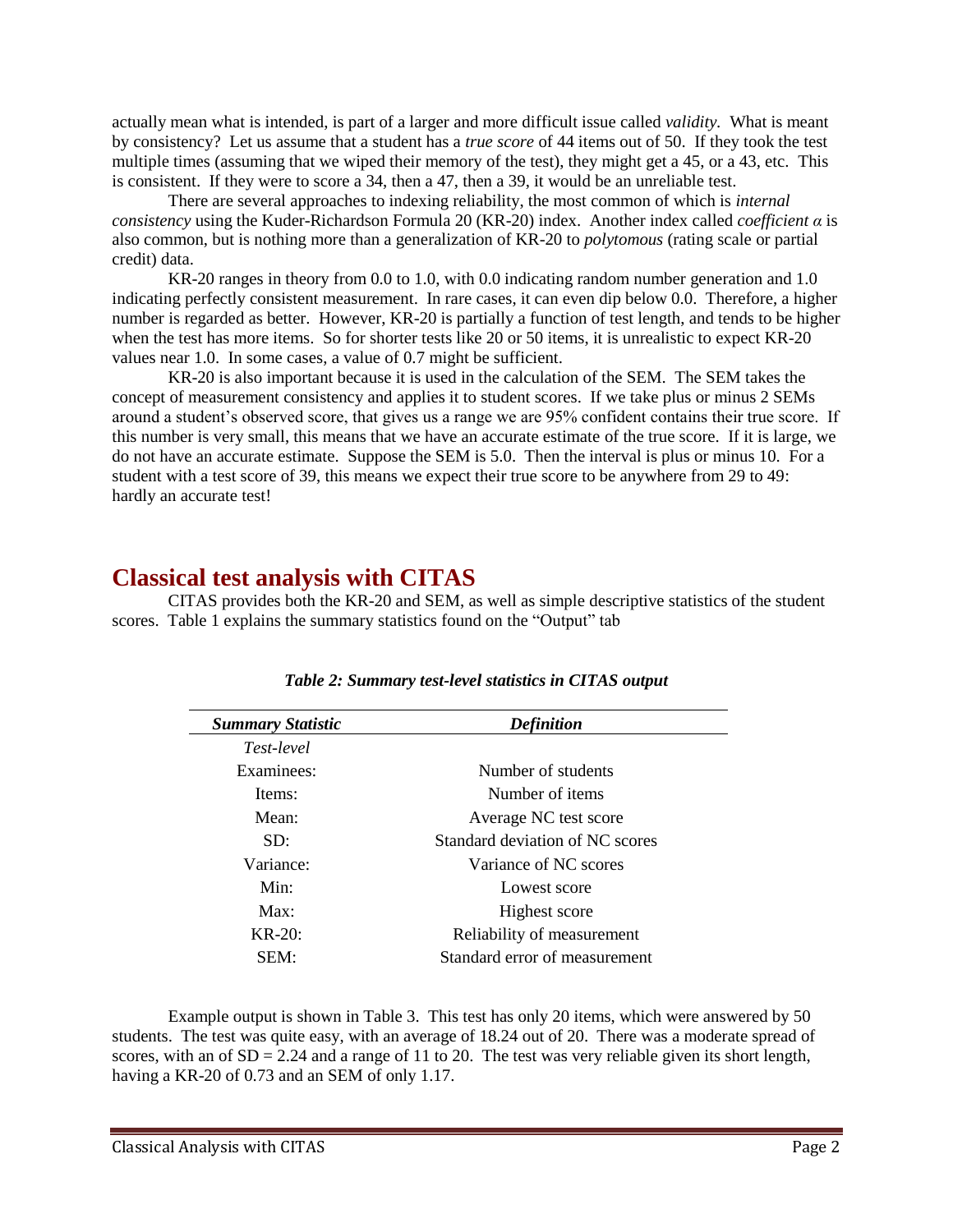| Statistic             | Value |
|-----------------------|-------|
| Examinees:            | 50    |
| Items:                | 20    |
| Mean:                 | 18.24 |
| SD:                   | 2.24  |
| Variance <sup>.</sup> | 5.00  |
| Min:                  | 11    |
| Max <sup>2</sup>      | 20    |
| $KR-20:$              | 0.73  |
| SEM:                  | 1 17  |
|                       |       |

*Table 3: Summary test-level statistics in CITAS output*

### <span id="page-4-0"></span>**Classical analysis at the item level**

The statistics presented so far only provide information at the level of the entire test. Classical test theory also has statistics for evaluating individual items from a quantitative perspective. The goal of item analysis is to use detailed statistics to determine possible flaws in the item. This can be something as specific as identifying a bad distractor because it pulled a few high-ability examinees, or something as general as "this item is harder than I like for my students."

In large-scale or high-stakes testing, item analysis is typically performed before the test goes "live" to ensure only that quality items are used. Often, it is done after pretesting the items on some small set of the population, perhaps by inserting them as unscored into the test the year before they are to be used as scored items. In cases where pretesting is not feasible, item analysis (as well as equating and standard-setting) can take place after the live administration. However, this requires that scores be reported much later, in some cases weeks or months later. This is of course unacceptable for classroom assessment, but CITAS allows you to evaluate items immediately after test delivery.

Item analysis is important because it is analogous to quality control of parts used in the assembly of a final manufacturing product. Nobody wants bad tires or bad brake pads in their car. Releasing tests with bad or untested items is like releasing cars off the assembly line with bad or untested brake pads. Both prevent plenty of opportunities for litigation.

In classical item analysis, there are two concepts we are interested in assessing: item difficulty and item discrimination. *Item difficulty* is a simple concept in classical test theory; it simply refers to the proportion of students that correctly answered an item. This is called the *P*-value. Yes, I know, we already use "*p*-value" as the term for statistical significance, but it's too late to change a 100-year-old theory. If 95% correctly answered it, the item is quite easy. If 30% correctly answer, then the item is quite difficult, especially when you consider that a four-option multiple choice item presents a 25% chance of guessing the correct answer! For this reason, items with  $P < 0.50$  are generally considered to be quite difficult, while we typically see them more in the 0.70 to 0.80 range. However, specific tests might produce different ranges of statistics, requiring you to shift the paradigm somewhat.

Just what is too difficult or too easy? That is a judgment call that you have to make while taking into account the content of the item, the purpose of the test, and the sample of students. A test that is designed to be extremely difficult might have an average *P* of 0.60. Conversely, a test that is given to a group of extremely high ability examinees can be expected to have an average *P* of 0.90. Regardless of the average  $P$ , it is often preferable to have items with a range of difficulty. If you have no items with  $P <$ 0.70, it means that all the items were fairly easy, and there was not a single item on the test to "separate the men from the boys." This might be acceptable if the purpose of the test is just to assess entry level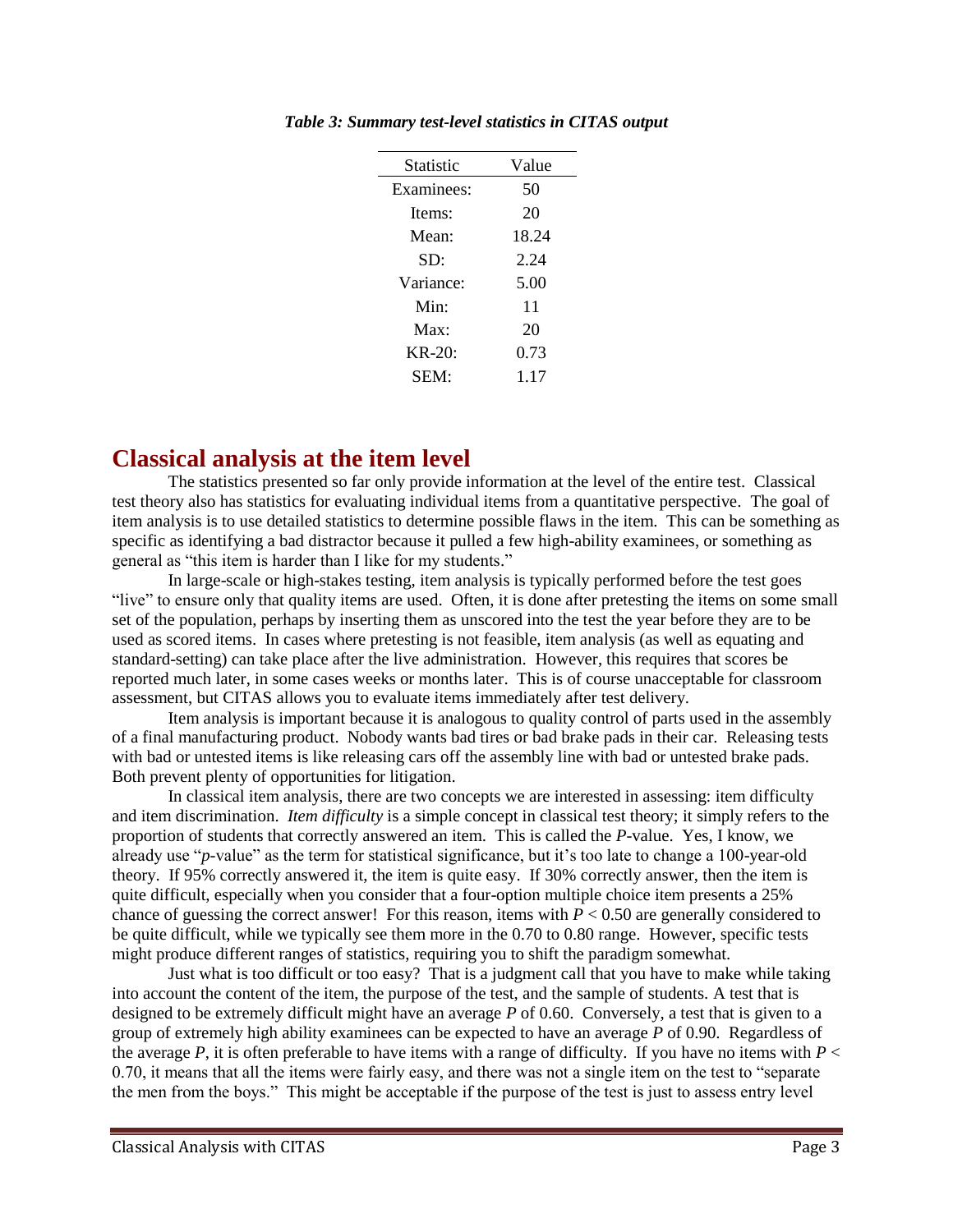knowledge to a topic, but if the purpose of the test is to identify the top students, a test with all item *P* values above 0.70 would not do a good job.

*Item discrimination* refers to the power of the item to differentiate between examinees with high and low levels of knowledge or ability. But of course we never know the true score of any examinee. The best estimate we have is the total NC score on the test. Therefore, item discrimination is typically defined as the correlation between item scores (scored 0/1) and total test scores, called the *item-total correlation*. The equation used to calculate this is called the *point-biserial correlation*, or  $r_{\textit{phys}}$ , though some researchers prefer to use its cousin called the *biserial correlation*. This provides an index of whether students who get the item correct are scoring highly, which is the hallmark of a good item.

The item-total correlation has the advantage that it is interpreted as any other correlation, which many people are used to working with. An  $r_{\text{phys}}$  of 0.0 indicates that there is no correlation, which means that there is no relationship between the item and the total scores. This means that the item is providing no information, and item responses are essentially random with respect to total scores. But as *rpbis* increases, it indicates a stronger relationship between the item and total score. A value of 0.20 means a decent item, and highly discriminating items will have values in the 0.50 or 0.60 range.

On the other hand, a negative *rpbis* is very bad news. This means that there is an inverse relationship, namely that low-scoring students performed better on the item than high-scoring students did. This typically indicates one of three things:

- 1. A key error;
- 2. A very attractive distractor;
- 3. This item is so easy/hard that there are few examinees on one side of the fence, making it difficult to correlate anything.

All three things are issues with the item that need to be addressed.

For completeness' sake I must mention another statistic, sometimes called the *classical difficulty index* or the *top-bottom index*. This was developed before the  $r_{\text{phys}}$  but is occasionally still used. It is based on the same concept that we want high-ability students to get the item correct more often than lowability students. So we divide the sample in half, and find the proportion of the top half correctly answering and subtract the proportion of the bottom half correctly answering (sometimes done with the top and bottom 27%). Like the *rpbis*, a positive value indicates a better quality item.

A very important thing to note about the item statistics: like all statistics, their stability depends on sample size. In general, we need 20 or 30 people to get marginally useful statistics, and they start becoming statistically stable near 50 examinees. Therefore, while CITAS results with 20 students will provide some helpful information, do not consider the item statistics to be perfectly stable.

## <span id="page-5-0"></span>**Classical item analysis with CITAS**

CITAS presents the *P* and *rpbis* for each item as well as some supplemental statistics based on the correct/incorrect dichotomy. The first is the number of correct and incorrect responses. This is obviously a repackaging of the *P* value, but provides an alternative method of looking at difficulty if you prefer to use it. Additionally, CITAS presents the mean scores for students who got the item correct and incorrect. If the item is discriminating well, the mean score will be higher for the "correct" students. Similarly, this is a repackaging of the *rpbis*, but provides an alternative method of evaluating item discrimination.

Table 4 presents example results from a test of 20 items. Let us go through the results for the first five items and interpret the statistics.

Item 1 is a fairly easy item with a *P* of 0.92, and has a minimal but still positive  $r_{\text{phys}}$  at 0.13. This positive discrimination is reflected in the mean scores; the average score for examinees responding correctly is about 1 point higher than examinees responding incorrectly. This is a fairly small difference, but indicates that the item is still acceptable.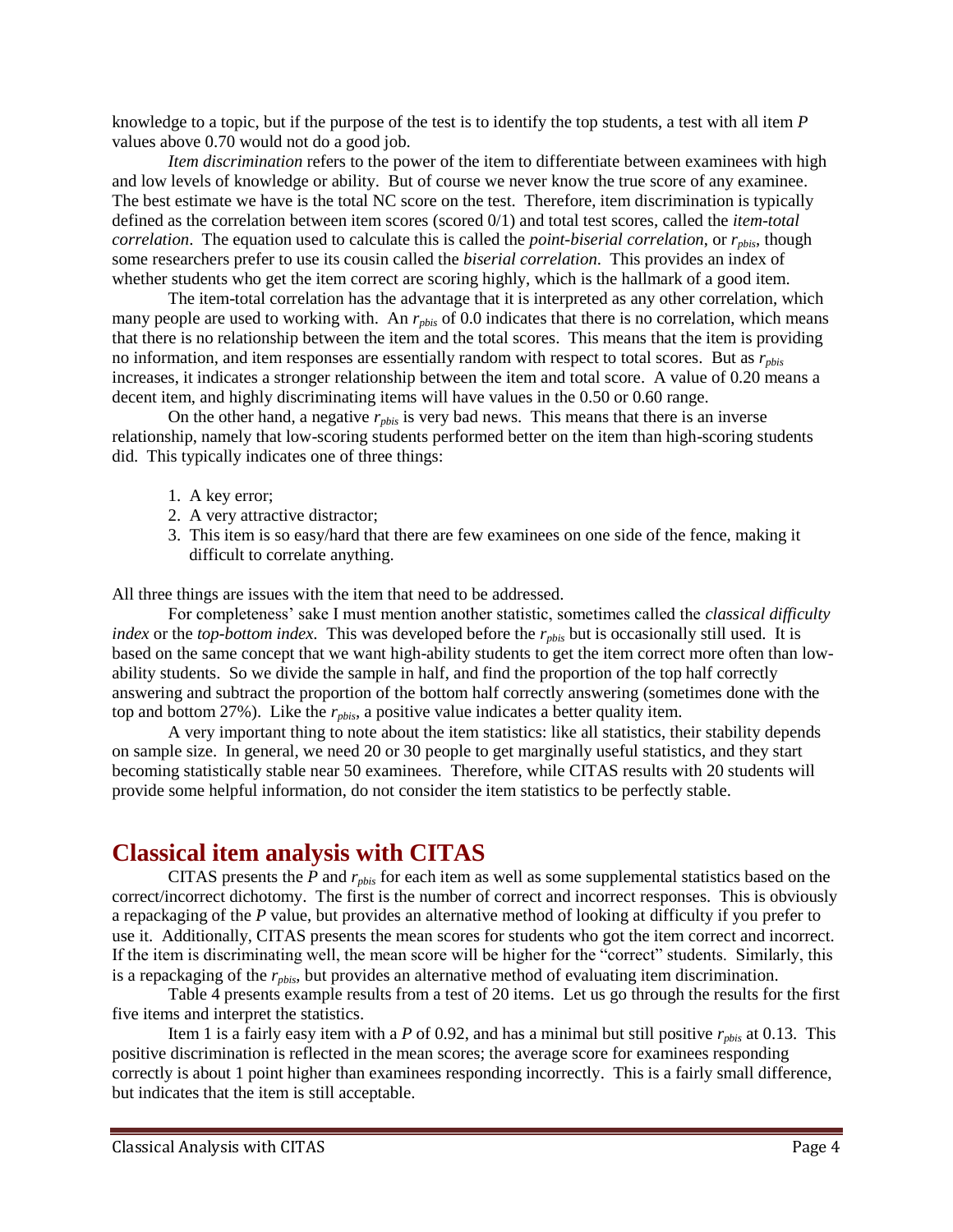Item 2 is similar to Item 1, but is slightly more discriminating, with an *rpbis* of 0.27 and a point difference between the groups of more than 2 points. This item is a solid item for the test even though it is relatively easy.

Item 3 presents an ideal item from the classical perspective. It is more difficult than the first two items, but still not all that difficult in an absolute sense with 80% of the examinees responding correctly. More importantly, it has a very strong discrimination; the  $r_{\text{phys}}$  is 0.62 and the point difference is nearly 3.5 points. Items like this are very powerful, as we can achieve decent test reliability with only a few items. Note that this example test has a reliability of 0.73 even though it is only 20 items. This is because the average *rpbis* is a notable 0.39.

Items 4 and 5 present an example of what happens when an item is too easy. Because there are only 1 or 2 examinees that responded incorrectly, there is very little differentiating power. We can see that item 5 had only one person respond incorrectly, and they had a score of 19, which led to a negative *rpbis*.

The remainder of the items in this test presents examples similar to items 2 and 3. This test is composed of items that are quite easy with an average *P* of 0.91 and medium to strong discrimination statistics. This is indicative of a good but easy classroom test, with the exception of items 4 and 5.

|                  |           |              |               |                          | <b>Mean</b> | <b>Mean</b> |
|------------------|-----------|--------------|---------------|--------------------------|-------------|-------------|
|                  |           |              | <b>Number</b> | <b>Number</b>            | score       | score       |
| <b>Item</b>      | ${\bf P}$ | <b>Rpbis</b> | correct       | incorrect                | correct     | incorrect   |
| $\mathbf{1}$     | 0.92      | 0.13         | 46            | $\overline{4}$           | 18.33       | 17.25       |
| $\sqrt{2}$       | 0.92      | 0.27         | 46            | $\overline{4}$           | 18.41       | 16.25       |
| 3                | 0.80      | 0.62         | 40            | 10                       | 18.93       | 15.50       |
| $\overline{4}$   | 0.96      | 0.07         | 48            | $\overline{2}$           | 18.27       | 17.50       |
| 5                | 0.98      | $-0.05$      | 49            | $\mathbf{1}$             | 18.22       | 19.00       |
| 6                | 0.88      | 0.43         | 44            | 6                        | 18.59       | 15.67       |
| $\boldsymbol{7}$ | 0.98      | 0.34         | 49            | $\mathbf{1}$             | 18.35       | 13.00       |
| 8                | 0.92      | 0.27         | 46            | $\overline{4}$           | 18.41       | 16.25       |
| 9                | 0.92      | 0.40         | 46            | $\overline{4}$           | 18.50       | 15.25       |
| 10               | 0.90      | 0.37         | 45            | 5                        | 18.51       | 15.80       |
| 11               | 0.92      | 0.50         | 46            | $\overline{4}$           | 18.57       | 14.50       |
| 12               | 0.86      | 0.54         | 43            | 7                        | 18.72       | 15.29       |
| 13               | 0.96      | 0.53         | 48            | $\overline{2}$           | 18.48       | 12.50       |
| 14               | 0.92      | 0.60         | 46            | $\overline{\mathcal{A}}$ | 18.63       | 13.75       |
| 15               | 0.94      | 0.48         | 47            | 3                        | 18.51       | 14.00       |
| 16               | 0.84      | 0.39         | 42            | $8\,$                    | 18.62       | 16.25       |
| 17               | 0.96      | 0.53         | 48            | $\mathfrak{2}$           | 18.48       | 12.50       |
| 18               | 0.84      | 0.49         | 42            | 8                        | 18.71       | 15.75       |
| 19               | 0.86      | 0.38         | 43            | $\overline{7}$           | 18.58       | 16.14       |
| 20               | 0.96      | 0.58         | 48            | $\overline{2}$           | 18.50       | 12.00       |

*Table 4: CITAS item statistics*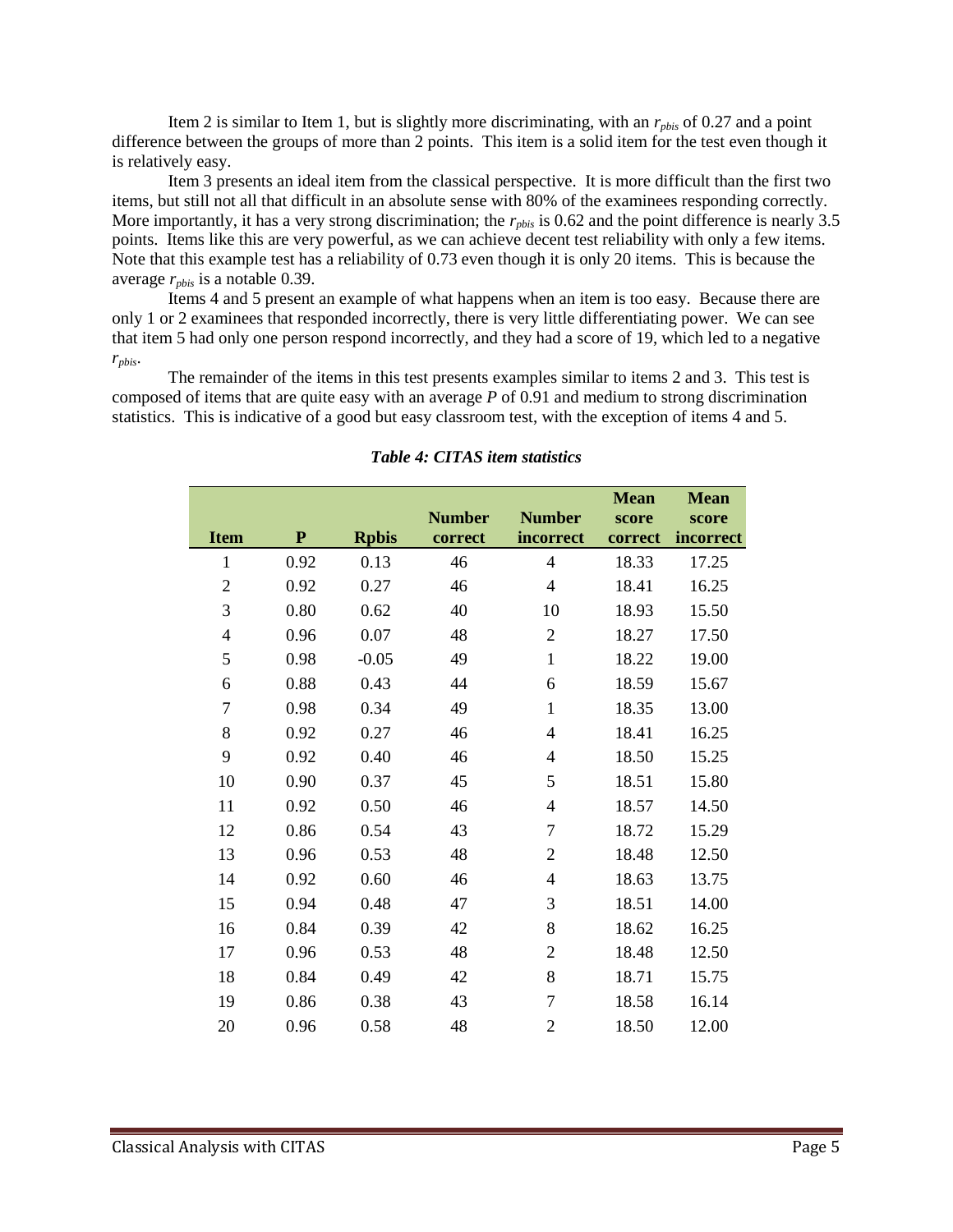## **Distractor analysis with CITAS**

<span id="page-7-0"></span>In addition to evaluating items as a whole, statistics can be used to evaluate individual *options* of items. The statistics for the correct option serve as the statistics for the item as a whole, because 90% of the students answered the correct answer of "A" then 0.90 is both the proportion of students who answered "A" and the proportion of students who answered correctly. But what makes option statistics useful is the evaluation of the incorrect options, known as *distractors*. This provides even greater detail about the performance of the item, as we will see.

CITAS provides a method to evaluate distractors by presenting the average scores for examinees with a given response. If the item is performing well, examinees that respond correctly will have the highest average score. Examinees responding incorrectly will have a lower average score. When examining individual options, the option that is the most incorrect should have the lowest average score. For example, if "A" is correct, "B" and "C" are incorrect, and "D" is not even close, then we would expect student who selected "A" to have high scores, and students who selected "D" to have low scores.

The final tab of CITAS presents statistics for distractor analysis, as seen in Table 5. We saw in Table 4 that 46 examinees responded correctly to the first item, while 4 responded incorrectly. Table 5 shows us that of those 4 incorrect responses, 3 chose "B" and 1 chose "D." In this case, not a single person in our sample responded with a "C." This does not make it a bad item or even a bad distractor, but could indicate that future items written on the same objective might want to have a different thought process in the development of distractors.

| <b>Frequencies</b> |               |                  |                  |                  | <b>Mean Score</b> |              |          |             |       |
|--------------------|---------------|------------------|------------------|------------------|-------------------|--------------|----------|-------------|-------|
| <b>Item</b>        | <b>Key</b>    | $\mathbf{A}$     | $\bf{B}$         | $\mathbf C$      | D                 | $\mathbf{A}$ | $\bf{B}$ | $\mathbf C$ | D     |
| $\mathbf{1}$       | A             | 46               | 3                | $\boldsymbol{0}$ | $\mathbf{1}$      | 18.33        | 17.00    |             | 18.00 |
| $\overline{2}$     | $\mathbf D$   | $\mathbf{1}$     | $\mathbf{1}$     | $\overline{2}$   | 46                | 11.00        | 18.00    | 18.00       | 18.41 |
| 3                  | $\mathsf{C}$  | 3                | 5                | 40               | $\overline{2}$    | 18.00        | 14.20    | 18.93       | 15.00 |
| 4                  | D             | $\mathbf{1}$     | $\boldsymbol{0}$ | 1                | 48                | 17.00        |          | 18.00       | 18.27 |
| 5                  | $\, {\bf B}$  | $\mathbf{1}$     | 49               | $\boldsymbol{0}$ | $\overline{0}$    | 19.00        | 18.22    |             |       |
| 6                  | ${\bf D}$     | $\mathbf{1}$     | $\overline{4}$   | $\mathbf{1}$     | 44                | 17.00        | 14.75    | 18.00       | 18.59 |
| $\tau$             | A             | 49               | $\boldsymbol{0}$ | 1                | $\boldsymbol{0}$  | 18.35        |          | 13.00       |       |
| 8                  | $\mathcal{C}$ | $\mathbf{1}$     | 1                | 46               | $\mathbf{2}$      | 17.00        | 19.00    | 18.41       | 14.50 |
| 9                  | D             | $\sqrt{2}$       | $\mathbf{1}$     | $\mathbf{1}$     | 46                | 15.00        | 14.00    | 17.00       | 18.50 |
| 10                 | $\, {\bf B}$  | $\mathbf{1}$     | 45               | $\overline{4}$   | $\boldsymbol{0}$  | 17.00        | 18.51    | 15.50       |       |
| 11                 | A             | 46               | $\overline{c}$   | $\overline{2}$   | $\boldsymbol{0}$  | 18.57        | 16.50    | 12.50       |       |
| 12                 | A             | 43               | 3                | $\overline{4}$   | $\boldsymbol{0}$  | 18.72        | 18.33    | 13.00       |       |
| 13                 | $\mathbf D$   | $\mathbf{1}$     | $\boldsymbol{0}$ | $\mathbf{1}$     | 48                | 13.00        |          | 12.00       | 18.48 |
| 14                 | $\mathcal{C}$ | $\boldsymbol{0}$ | $\overline{2}$   | 46               | $\mathbf{2}$      |              | 15.00    | 18.63       | 12.50 |
| 15                 | $\mathsf{C}$  | $\boldsymbol{0}$ | $\mathbf{2}$     | 47               | $\mathbf{1}$      |              | 15.50    | 18.51       | 11.00 |
| 16                 | ${\bf D}$     | 3                | $\overline{4}$   | $\mathbf{1}$     | 42                | 16.00        | 17.00    | 14.00       | 18.62 |
| 17                 | A             | 48               | 1                | $\boldsymbol{0}$ | $\mathbf{1}$      | 18.48        | 13.00    |             | 12.00 |
| 18                 | $\bf{B}$      | $\overline{2}$   | 42               | $\overline{4}$   | $\mathbf{2}$      | 15.50        | 18.71    | 15.75       | 16.00 |
| 19                 | B             | $\mathbf{1}$     | 43               | 5                | $\mathbf{1}$      | 17.00        | 18.58    | 15.80       | 17.00 |
| 20                 | $\, {\bf B}$  | $\mathbf{1}$     | 48               | $\mathbf{1}$     | $\boldsymbol{0}$  | 11.00        | 18.50    | 13.00       |       |
|                    |               |                  |                  |                  |                   |              |          |             |       |

#### *Table 5: CITAS distractor analysis for example form 1*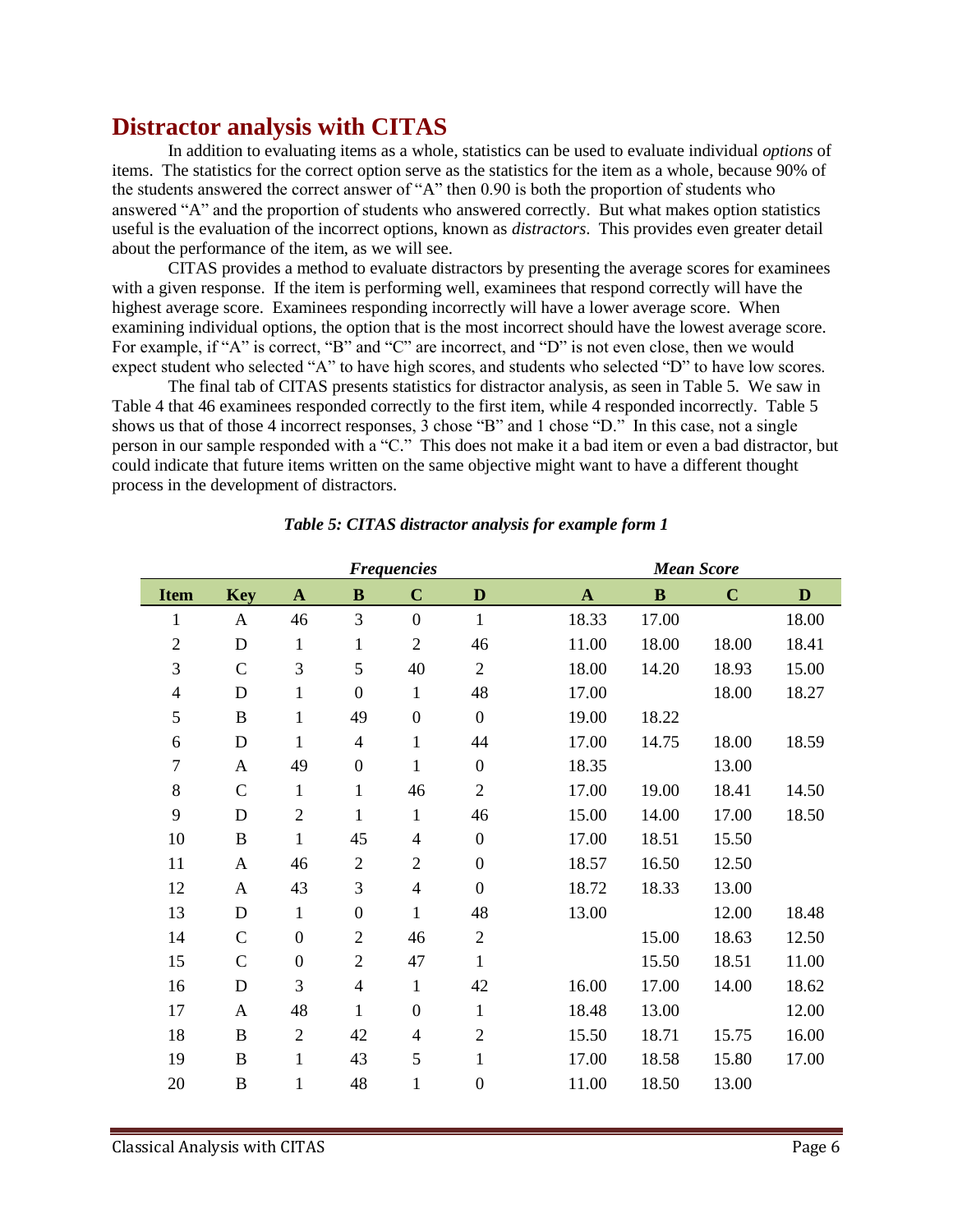Similarly, Table 5 shows that the average score for the correctly responding examinees was 18.33. We also saw this in Table 4, but Table 5 provides the average scores for the "B" and "D" responding examinees separately to evaluate the individual distractors.

With so few examinees selecting the incorrect options, the averages for those options have little meaning. Item 3 presents a better example for this type of analysis. We still see that the average score for those selecting the correct option is 18.93. But we are able to see just what types of examinees are selecting the incorrect options. Those selecting "A" are of fairly high ability, with an average score of 18.00, whereas those selecting "B" and "D" have the much lower averages of 14.20 and 15.00. We can then go back to the item and ask ourselves if "A" is possibly too attractive of an option for high ability examinees, and also examine if "B" and "D" are that strongly incorrect.

But all of the items in this example set are good items, as we can see by the strong *rpbis* values with the exception of Item 5 – which only had a low  $r_{\text{phys}}$  because it was too easy. So what would a bad item look like? It would have a negative *rpbis* but still a moderate difficulty. This would mean that more high ability examinees were selecting one of the distractors than were selecting the correct response. This would possibly indicate that the distractor in question is arguably correct or that the stem of the question is quite unclear. There could be various issues along these lines, and items with bad statistics need to be reviewed closely, one by one.

## <span id="page-8-0"></span>**Summary statistics of item statistics**

CITAS provides one additional level of information: summary statistics of the individual item statistics. These are presented in the lower right of the "Output" tab. Example results are show in Table 6. We again see that this is an easy test; the average *P* value was only 0.91, meaning that the average score was 91% correct. The most difficult item had a *P* of 0.80 and the easiest item had a *P* of 0.98.

The discrimination power of this test was quite good even though it was of little difficulty (items that are too easy will limit the *rpbis* because there is nothing to correlate). The average *rpbis* was 0.39, and the lowest was item 5 with a value of -0.05. The most discriminating item was item 3 with 0.62.

| <b>Summary Statistic</b> | Value   |  |
|--------------------------|---------|--|
| Mean P:                  | 0.91    |  |
| Min P:                   | 0.80    |  |
| Max P:                   | 0.98    |  |
| Mean Rpbis:              | 0.39    |  |
| Min Rpbis:               | $-0.05$ |  |
| Max Rpbis:               | 0.62    |  |
|                          |         |  |

*Table 6: Summary statistics in CITAS output*

### <span id="page-8-1"></span>**Summary**

Item analysis is a vital step in the test development cycle, as all tests are composed of items and good items are necessary for a good test. Classical test theory provides some methods for evaluating items based on simple statistics like proportions, correlations, and averages. However, this does not mean item evaluation is easy. I've presented some guidelines and examples, but it really comes down to going through the statistical output and a copy of the test with an eye for detail. While psychometricians and software can always give you the output with some explanation, it is only the item writer, instructor, or other content expert that can adequately evaluate the items because it requires a deep understanding of test content.